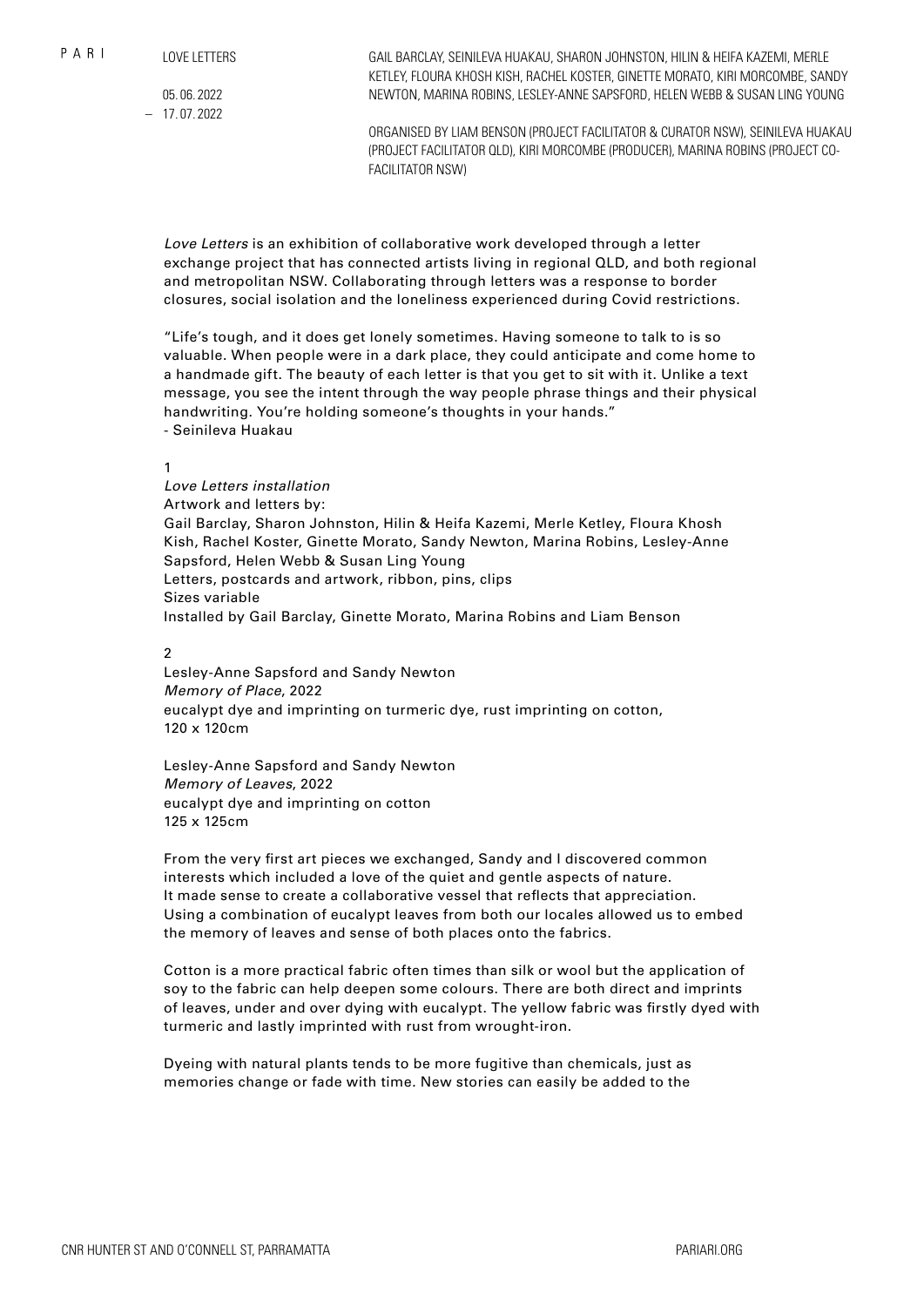$P$  A R I

LOVE LETTERS

05. 06. 2022 – 17. 07. 2022

GAIL BARCLAY, SEINILEVA HUAKAU, SHARON JOHNSTON, HILIN & HEIFA KAZEMI, MERLE KETLEY, FLOURA KHOSH KISH, RACHEL KOSTER, GINETTE MORATO, KIRI MORCOMBE, SANDY NEWTON, MARINA ROBINS, LESLEY-ANNE SAPSFORD, HELEN WEBB & SUSAN LING YOUNG

ORGANISED BY LIAM BENSON (PROJECT FACILITATOR & CURATOR NSW), SEINILEVA HUAKAU (PROJECT FACILITATOR QLD), KIRI MORCOMBE (PRODUCER), MARINA ROBINS (PROJECT CO-FACILITATOR NSW)

fabric from the environment, at very little cost to ourselves (time, mostly) and the environment itself. (take leaves from the ground, compost them and water plants with dye water)

3

Collective Installation (clockwise from top left)

Seinileva Huakau *Hat and feather hat band*, 2022

Hilin Kazemi and Heifa Kazemi *Termeh gift to Seini*

Marina Robins *Vessel of light*, 2021 glass, textile, glue and wax 15 x 20cm

In our correspondence Rachel asked me about my purpose. I told her that I thought one of my purposes was to create, and she was also keen to find out about my tastes in music. Often my favourite piece of music is the one I am learning at the time I'm asked. Bundling up one of my favourite songs "Keep the Light on" and creating for fun, giving items a new use, I've created a vessel of light.

### Ginette Morato

*TO HAVE AND TO HOLD*, 2022 Embroidered cloth: fabric, beads, findings, thread, and word maze 35cm x 55cm

Marina Robins *Holding Life*, 2021 Synthetic textiles 30 x 70cm Vessels encompass so many things, I was thinking about life when I designed this fun shape inspired by our blood vessels.

### Kiri Morcombe

*The deep listening vessel*, 2022

Woven two corner basket, repurposed white poly strapping tape Made while distanced listening, tuning in to ADORNED sessions, this vessel is full of laughter, tears, sharing, deep sorrow, crippling doubt, achievements, joy, circling support, unconditional love, solutions and creativity. This basket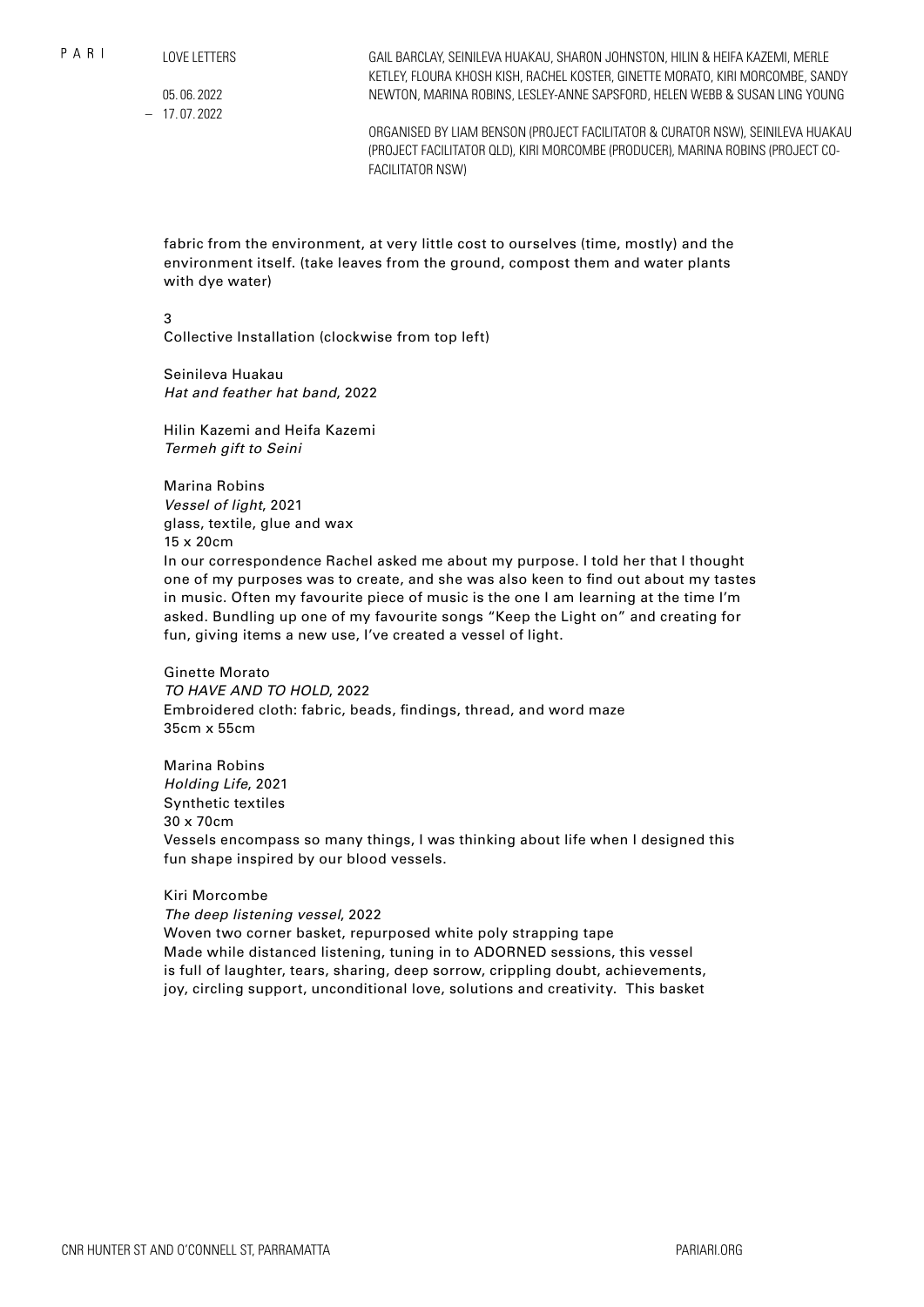```
LOVE LETTERS
```
05. 06. 2022 – 17. 07. 2022

GAIL BARCLAY, SEINILEVA HUAKAU, SHARON JOHNSTON, HILIN & HEIFA KAZEMI, MERLE KETLEY, FLOURA KHOSH KISH, RACHEL KOSTER, GINETTE MORATO, KIRI MORCOMBE, SANDY NEWTON, MARINA ROBINS, LESLEY-ANNE SAPSFORD, HELEN WEBB & SUSAN LING YOUNG

ORGANISED BY LIAM BENSON (PROJECT FACILITATOR & CURATOR NSW), SEINILEVA HUAKAU (PROJECT FACILITATOR QLD), KIRI MORCOMBE (PRODUCER), MARINA ROBINS (PROJECT CO-FACILITATOR NSW)

formed while listening deeply, intently, through busy hands and fiddling, muscle memory, unintentional outcome. It's unfinished… open ended, to signify that these relationships go beyond this project, they are interconnected, cyclic, there is no end. This weaving technique has been trustingly shared with me through Pacific and Maori Aunties' hands.

# Marina Robins

*The ocean in a bag*, 2022 Textile and seaweed 26 x 45cm, 20 x 30cm Rachel's said "I like to make something of nothing in one of her letters. This is what I have attempted to do, Create the feel of an ocean. Possibly where life began 3.5 billion years ago. The world holds the ocean and the ocean is the vessel for ships, for mammals and fish and lots of other creatures both living and non-living. Made from an empty bag, shells that were once the home of molluscs, and bits of textiles left over from another life, combined to make an abstract representation of the ocean.

Marina Robins *Holding Memories*, 2022 Synthetic textiles 25 x 65cm A woven vessel using left over material from a previous project and this material wrapped around part of a dress loved and worn by my granddaughter.

## $\overline{A}$

Rachel Koster and Marina Robins *A case for Music*, 2022 Metal, paper, plastic and glue, QR code and audio file Installation dimensionns variable Song: 3min 29sec

Throughout the correspondence between Rachael and Marina, music has been a major feature. Music speaks to us, from us, and through us. Songs are the vessel and have special meanings. Listening to a specific song can take us places. In a case for music we share our memories and feelings with you the audience,

You are invited to take a paper heart, share with us a song that has a special meaning for you, and attach it to the wire keyboard using the peg provided. The song "Don't wake me up" music and lyrics by Marina and Rachel, was based on the concept of freedom.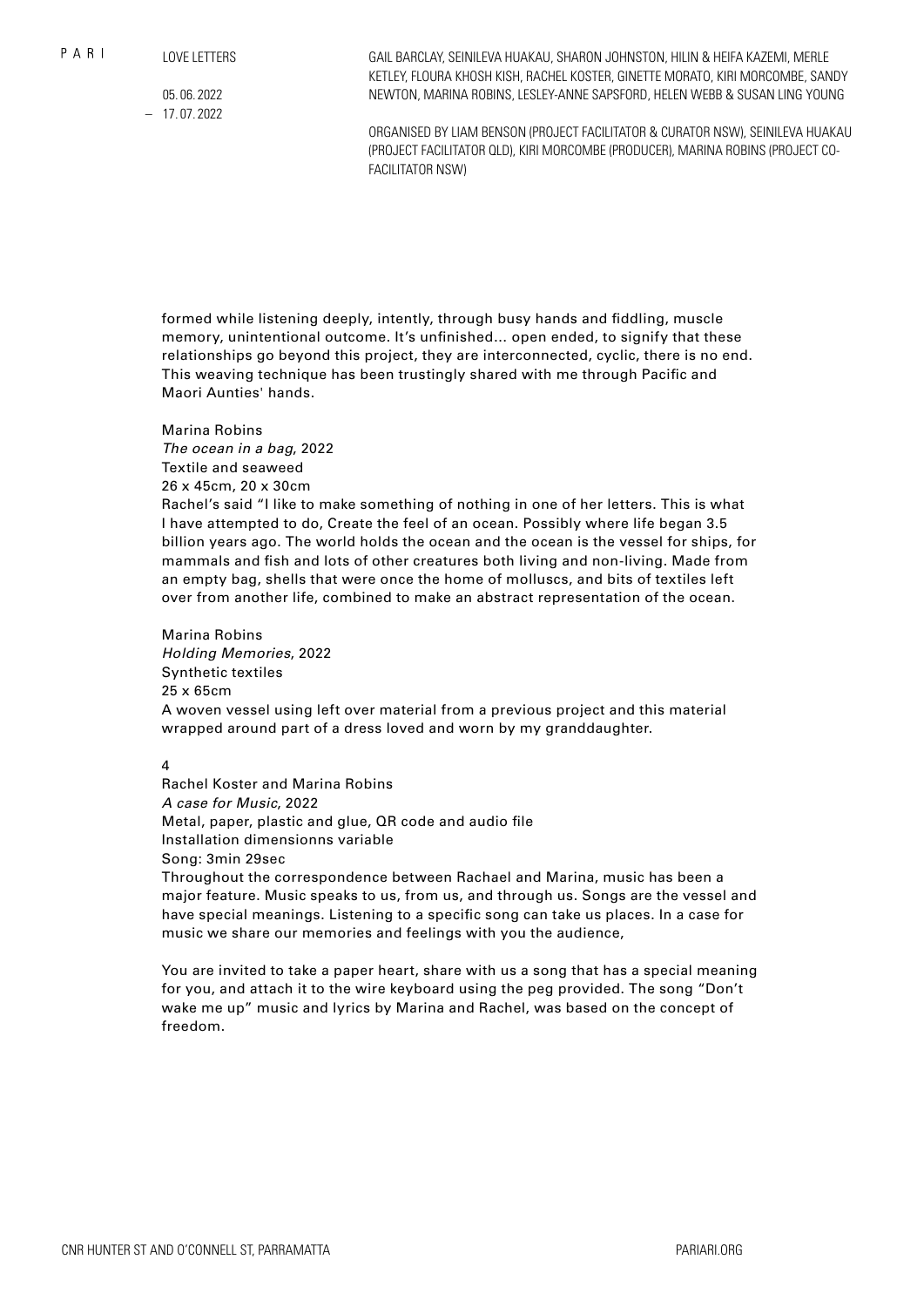05. 06. 2022 – 17. 07. 2022 GAIL BARCLAY, SEINILEVA HUAKAU, SHARON JOHNSTON, HILIN & HEIFA KAZEMI, MERLE KETLEY, FLOURA KHOSH KISH, RACHEL KOSTER, GINETTE MORATO, KIRI MORCOMBE, SANDY NEWTON, MARINA ROBINS, LESLEY-ANNE SAPSFORD, HELEN WEBB & SUSAN LING YOUNG

ORGANISED BY LIAM BENSON (PROJECT FACILITATOR & CURATOR NSW), SEINILEVA HUAKAU (PROJECT FACILITATOR QLD), KIRI MORCOMBE (PRODUCER), MARINA ROBINS (PROJECT CO-FACILITATOR NSW)

QR code to accompany Rachel Koster and Marina Robins *A case for Music*, 2022:



5

Floura Khosh Kish *Feathers of Freedom* (آزادی پرهای( 2022 Second hand paper, wire, hibiscus branches, hot glue, sequins, eucalyptus twig, digital print

 Feathers hold memories Feathers witness histories 11111111 From old time to now, From above the sky to down to earth

6

Ginette Morato *Trilogy*, 2022 Hanging cylindrical installation: linen, fabric, thread 80 x 150cm This installation speaks to the connection formed between three artists as part of the *Love Letters* project. Each residing on different parts of this land, through correspondence, a special connection formed bringing forth three diverse histories and personal narratives.

7

Ginette Morato *Receptacles*, 2022 Three panel installation: linen, fabric, thread 150 x 300cm Vessels hold all manner of things; liquid, gas or solid but how much thought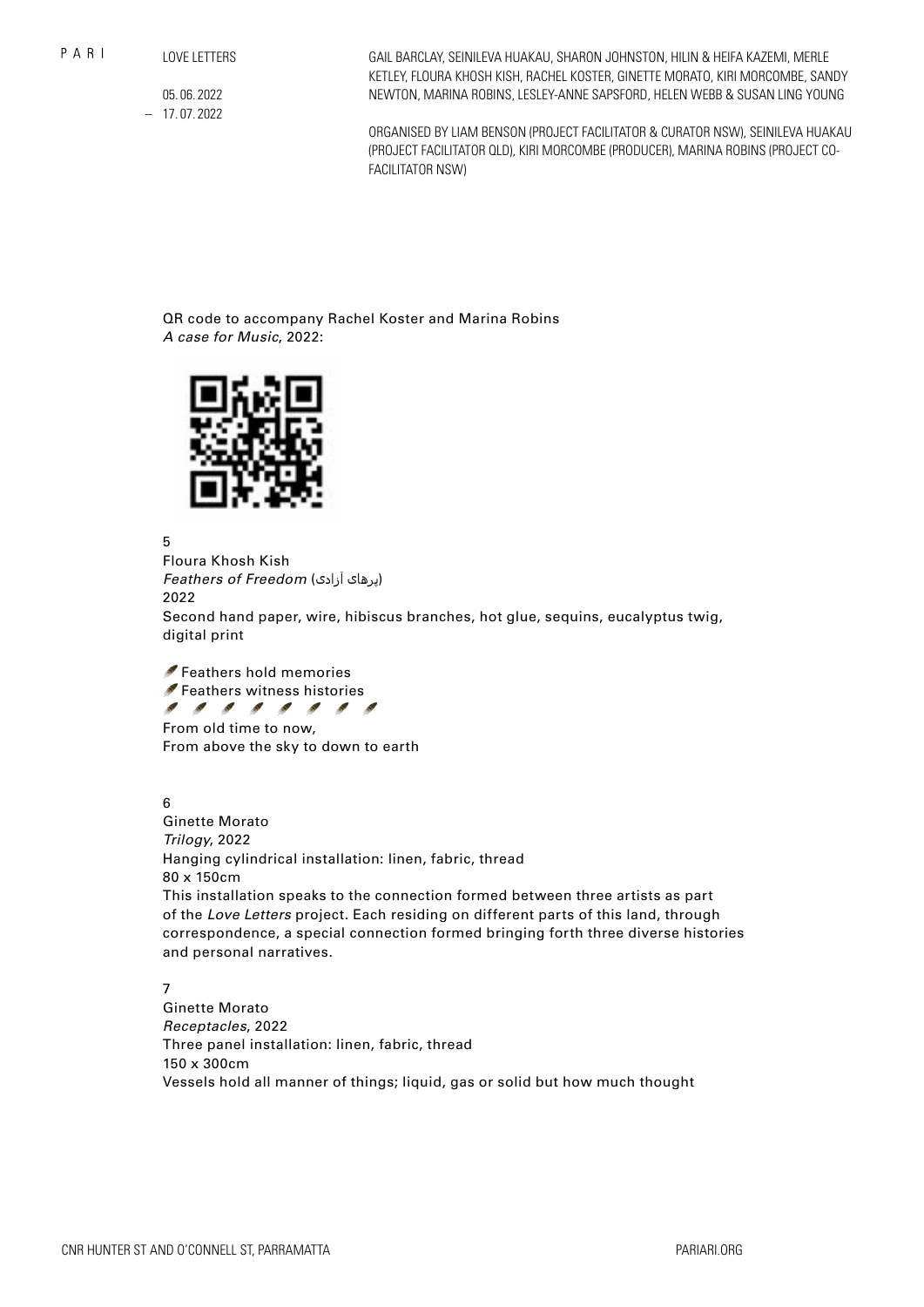05. 06. 2022 – 17. 07. 2022

GAIL BARCLAY, SEINILEVA HUAKAU, SHARON JOHNSTON, HILIN & HEIFA KAZEMI, MERLE KETLEY, FLOURA KHOSH KISH, RACHEL KOSTER, GINETTE MORATO, KIRI MORCOMBE, SANDY NEWTON, MARINA ROBINS, LESLEY-ANNE SAPSFORD, HELEN WEBB & SUSAN LING YOUNG

ORGANISED BY LIAM BENSON (PROJECT FACILITATOR & CURATOR NSW), SEINILEVA HUAKAU (PROJECT FACILITATOR QLD), KIRI MORCOMBE (PRODUCER), MARINA ROBINS (PROJECT CO-FACILITATOR NSW)

is actually given to the intangible? Must we live in a time where the concept of tangibility prevails?

Largely collaged using linen, fabric, thread and beads, this body of work explore the concepts of connection and interdependence. It weaves together themes of memory, heritage and place and situates them within a contemporary context. Complex yet transient, delicate and fragile are qualities common to both the native bushland and human relationships, and the body of works attempts to depict this very intersection. Embedded within the layers of each vessel are fragments of memory that have been carefully woven together to depict connection. The work has been carefully pieced together and collectively, it offers a snapshot of both a highly personal and complex shared narrative.

Through this work, I acknowledge my own ancestors and pay my respects to the traditional custodians; the Bidjigal people upon whose land I reside and work today

8

*Love Letters video*

Artwork and letters by:

Gail Barclay, Sharon Johnston, Hilin & Heifa Kazemi, Merle Ketley, Floura Khosh Kish, Rachel Koster, Ginette Morato, Sandy Newton, Marina Robins, Lesley-Anne Sapsford, Helen Webb & Susan Ling Young

Photographed by Marina Robins, Hilin Kazemi and Liam Benson Edited by Liam Benson

9

Gail Barclay *Curio Box*, 2022 Second hand toys and miscellaneous objects, wooden box and basket I like collecting, or as I like to call it 'wombling'. For *Love Letters*, I have created an artwork that is a vessel of exchange. In the basket are a series of toys and objects of curiosity that I have collected/ wombled.

### \*\*\*This artwork is interactive!\*\*\*

Arrange these objects in any way you like within the wooden compartments hanging on the wall. Switch things around, or add to the arrangement which has been left by the previous person. What we choose, and how we arrange them sends a kind of coded message to the next person who views the artwork.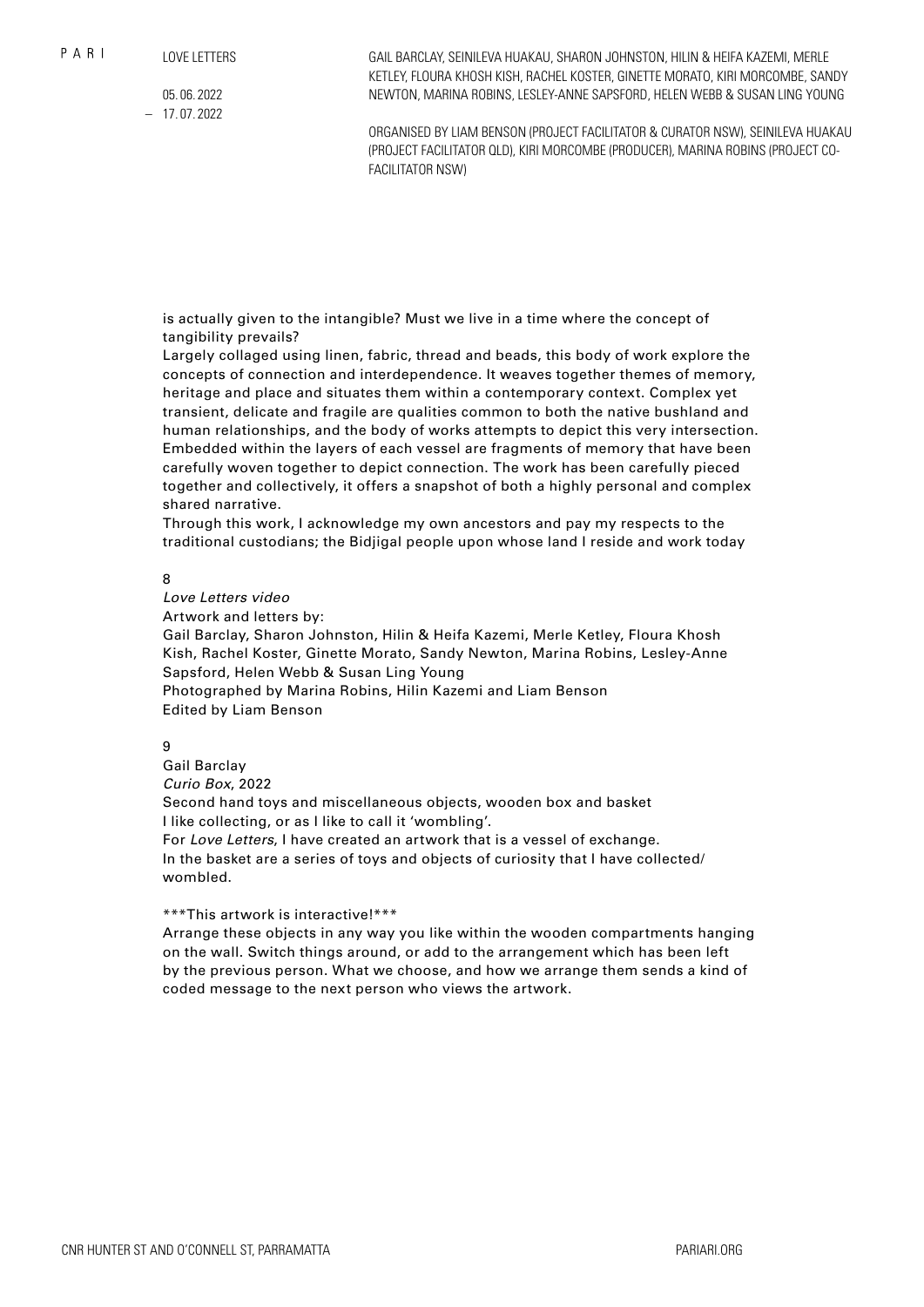$P$  A R I

```
LOVE LETTERS
```
05. 06. 2022 – 17. 07. 2022

GAIL BARCLAY, SEINILEVA HUAKAU, SHARON JOHNSTON, HILIN & HEIFA KAZEMI, MERLE KETLEY, FLOURA KHOSH KISH, RACHEL KOSTER, GINETTE MORATO, KIRI MORCOMBE, SANDY NEWTON, MARINA ROBINS, LESLEY-ANNE SAPSFORD, HELEN WEBB & SUSAN LING YOUNG

ORGANISED BY LIAM BENSON (PROJECT FACILITATOR & CURATOR NSW), SEINILEVA HUAKAU (PROJECT FACILITATOR QLD), KIRI MORCOMBE (PRODUCER), MARINA ROBINS (PROJECT CO-FACILITATOR NSW)

What kind of message will you leave behind?

10

Hilin Kazemi and Heifa Kazemi *Termeh embroidery - Jamileh Jaberikia Installation support - Jamileh Sepehrara Nowruz Haft-sin and Termeh*, 2022

Nowruz ( نوروز ( is the Persian-language term for the day of the Iranian New Year, also known as the Persian New Year.

Haft-sin ( هفتسین) is an arrangement of seven symbolic items traditionally displayed at Nowruz. The seven items each start with the letter "س) "pronounced as "seen", the 15th letter in the Persian Alphabet). "Haft" ( هفت ( is Persian for "seven". The seven primary items of Haft-sin: Sabzeh ( سبزه ( Sprouting wheat - the symbol of rebirth and growth Samanu ( سمنو ( Wheat germ sweet pudding - the symbol of power and strength Senjed ( سنجد ) Olives - the symbol of love Serkeh ( سرکه ( Vinegar - the symbol of patience Seeb ( سیب ) Apple - the symbol of beauty Seer ( سیر ( Garlic - the symbol of health and medicine Somāq ( سماق ( Sumac - the symbol of sunrise

Termeh ( ترمه) is a type of Iranian handwoven cloth. Termeh made in the city of Yazd is renowned as the most beautiful and famous in the world. Weaving termeh requires a good wool with long fibres. Termeh is woven by an expert weaver with the assistance of a worker called a Goushvareh-kesh. Weaving termeh is a sensitive, careful, and time-consuming process; a good weaver can produce only 25 to 30 centimetres (10 to 12 in) in a day.

The beaded embroidery on the termeh, was made by Heifa Kazemi and Jamileh Jaberikia (Hilin and Heifa's Mother)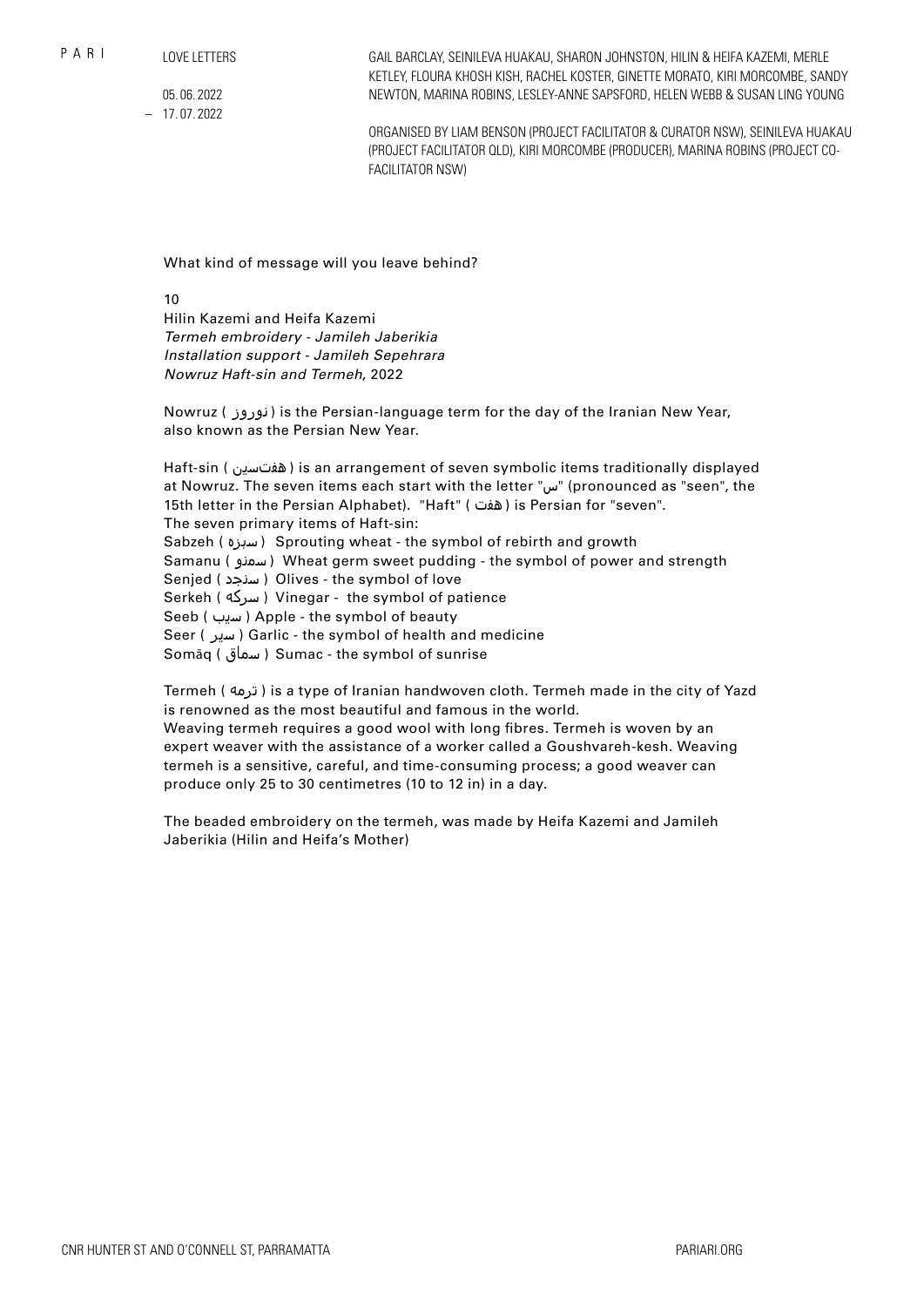$P$  A R I

LOVE LETTERS

05. 06. 2022 – 17. 07. 2022

GAIL BARCLAY, SEINILEVA HUAKAU, SHARON JOHNSTON, HILIN & HEIFA KAZEMI, MERLE KETLEY, FLOURA KHOSH KISH, RACHEL KOSTER, GINETTE MORATO, KIRI MORCOMBE, SANDY NEWTON, MARINA ROBINS, LESLEY-ANNE SAPSFORD, HELEN WEBB & SUSAN LING YOUNG

ORGANISED BY LIAM BENSON (PROJECT FACILITATOR & CURATOR NSW), SEINILEVA HUAKAU (PROJECT FACILITATOR QLD), KIRI MORCOMBE (PRODUCER), MARINA ROBINS (PROJECT CO-FACILITATOR NSW)

11 Marina Robins *Sharing*, 2022 Paper and wood, plastic, glue and synthetic polymer paint

The inside of this vessel has been decorated as the inside of an envelope. A vessel for holding recipes. As Rachel and I have been sharing correspondence, she told me of a time before internet and emails when she was writing to a friend and that they would write on anything. I share those memories with her and there was a time I would do the same, I would send recipes and artwork to my friends. I hope that people will be happy to look for a recipe that takes their fancy and take it or a photo of it. There are more recipes to be found by using the QR code on the object.

Pari is supported by the NSW Government through Create NSW Pari also receives support from the City of Parramatta